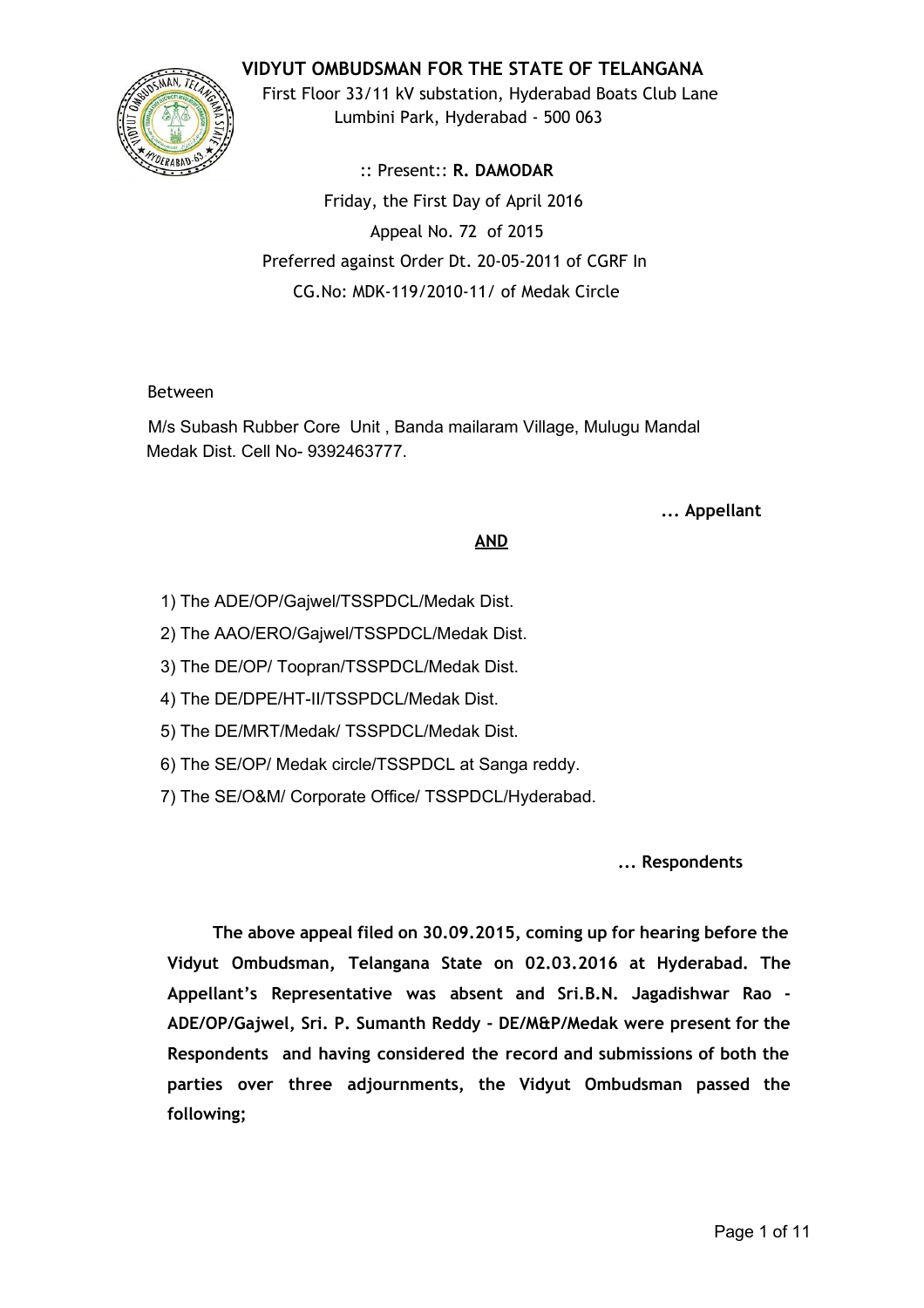#### **AWARD**

The Appellant is a consumer under LT category III (B) bearing SC No. 0431 00460 with a load of 70 KW(140 hp) released on 5.9.2009. The service was inspected by ADE/DPE HT‐III/Hyd on 3.1.2011. He noticed that current in B phase was 0 in meter display and at TTB. The Appellant was availing 3 phase healthy supply. The Appellant claimed that the unit was issued a notice by the 1st Respondent ADE/OP/Gajwel dt.4.3.2011 to the effect that for the CTPT defective period, back billing was done from 4.9.2009 to 5.1.2011 and a demand notice for Rs 7,47,328/‐ was issued. The Respondents issued a low power surcharge amount for Rs 1,00,626/- also.

2. The Appellant claimed through a letter dt 12.3.2011 that the service meter was not defective during the relevant period from 4.9.2009 to 2.8.2010, requesting the Respondents for testing of the alleged defective meter at NAL laboratory, Bangalore and at the same time complaining that the Respondents are trying to disconnect the power supply without attending to the issue raised by the Appellant. The Appellant claimed that the meter was functioning well even during the back billing period and there were many inspections by the officials of the DISCOM, at least one each in a month and at no time the alleged defective functioning of meter/CTPT was pointed out by the inspecting officials. The Appellant sought a direction from the CGRF to hold that the meter was not defective during the period from 4.9.2009 to 5.1.2011 and set aside the notice dt.4.3.2011 issued by the 1st Respondent demanding payment of the back billing amount.

3. Before the CGRF, the Respondents represented that the service was inspected on 3.1.2011 at 3.20 PM by Sri. Someshwar Rao, ADE/DPE/HT‐III/Hyderabad and he noticed the current in B Phase was 0 in meter display and at TTB(Terminal Testing Block), while the Appellant was availing 3 phase healthy supply. The Respondents claimed that the parameters measured at TTB revealed that the CTPT set was defective. The meter data was logged into CMRI for analysis. On verifying the consumer reading register, MRB of ADE/OP/Gajwel and the field book, the test report of ADE/HT Meters/Sangareddy, it was observed that B phase current was missing since 4.9.2009 i.e., at the time of release of the service connection itself. The Respondents therefore justified the back billing for the CTPT defective period.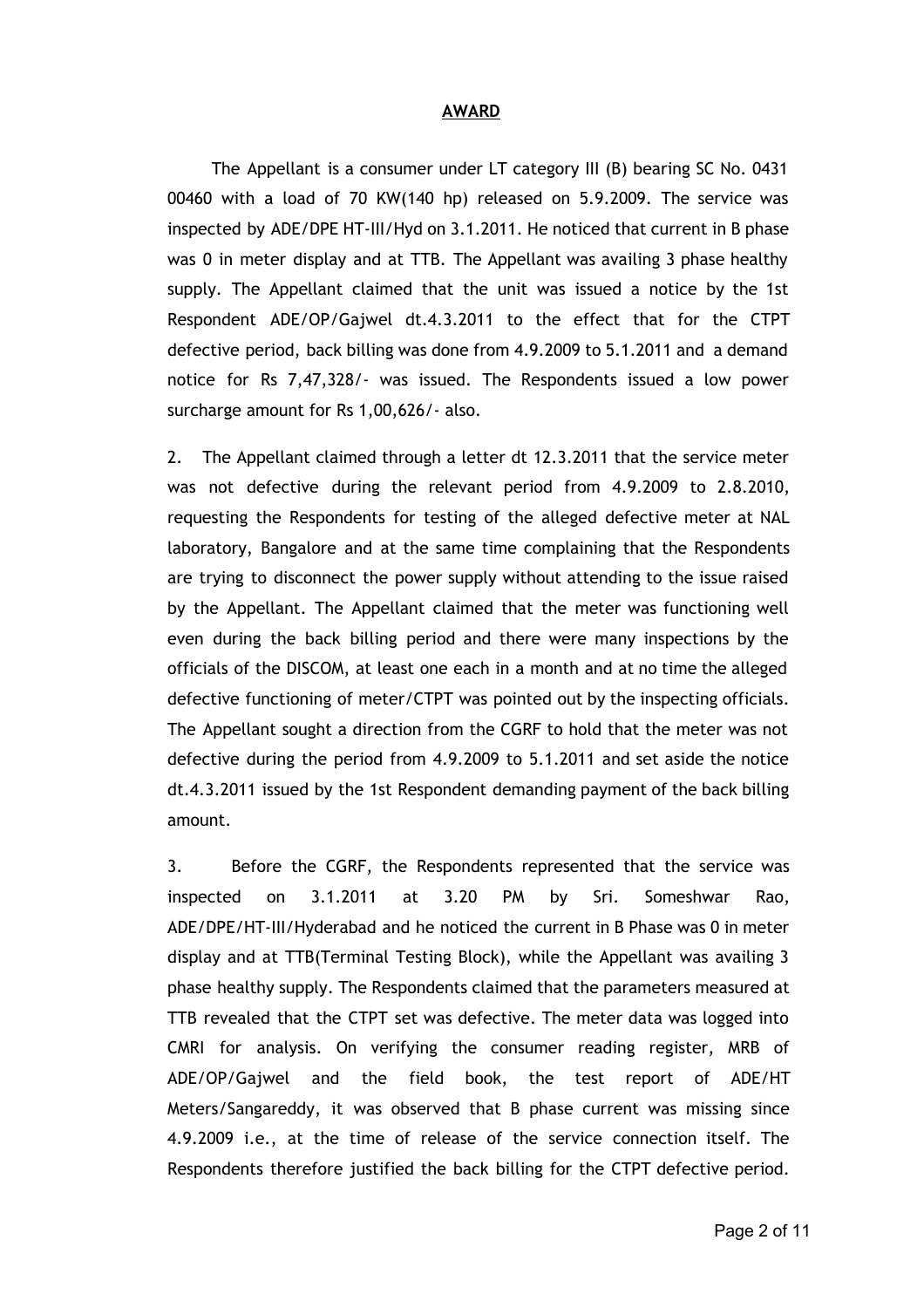They have claimed that the currents at the site were found healthy and whereas, there was missing current in B phase from CTPT. They claimed that the defective CTPT set was replaced by the ADE/M&P/Toopran on 5.1.2011. Thereafter, a short billing notice was issued for the period from 4.9.2009 to 5.1.2011 for Rs 8,47,954/‐ to the Appellant and the 1st Respondent thereafter addressed a letter dt.4.3.2011 to the Appellant for arranging payment for the CTPT/Meter defective period.

4. Before the CGRF, DE/M&P/Medak Circle and ADE/DPE/ submitted additionally as follows:

As per M&P test report dt.4.9.2009, the currents recorded/measured at the meter/TTB were as under;

| Meter(display) | T.T.B           |  |  |  |  |  |
|----------------|-----------------|--|--|--|--|--|
| (With load)    |                 |  |  |  |  |  |
| R 0.35A        | $ir=0.36A$      |  |  |  |  |  |
| $Y$ 0.32A      | $iy = -$        |  |  |  |  |  |
| B 0.09A        | ib=0.09A        |  |  |  |  |  |
|                | (2CTs-CTPT set) |  |  |  |  |  |

5. As per the above mentioned data, in "B" phase, the current is missing and therefore, the CTPT set was declared as defective, but not the meter(make : Elster Rt, Sl.No.05011613) which recorded less energy in the present matter in dispute.

6. The Respondents asserted that the 3rd party testing of meter was not required since it was only the CTPT which was found defective.

7. The DE/M&P submitted a final report on 16.1.2015 with the following information:

The MRI data disclosed minute to minute information disclosing less consumption in B phase compared to R  $\&$  Y phases with the following details:

| At the time of<br>Release |       |       | Meter        | At the time of DPE Inspection |                   |  |  |  |  |  |
|---------------------------|-------|-------|--------------|-------------------------------|-------------------|--|--|--|--|--|
|                           | Meter | TTB   | Meter        | ттв                           | T/F LT Side       |  |  |  |  |  |
| R                         | 0.35A | 0.36A | 66.04V 1.55A | 114.7V/61.5V 1.51A            | VL425V 424V 424   |  |  |  |  |  |
|                           | 0.32A |       | 66.51V 1.51A | 114.2V/61.7V                  | Yph 244V 245V 245 |  |  |  |  |  |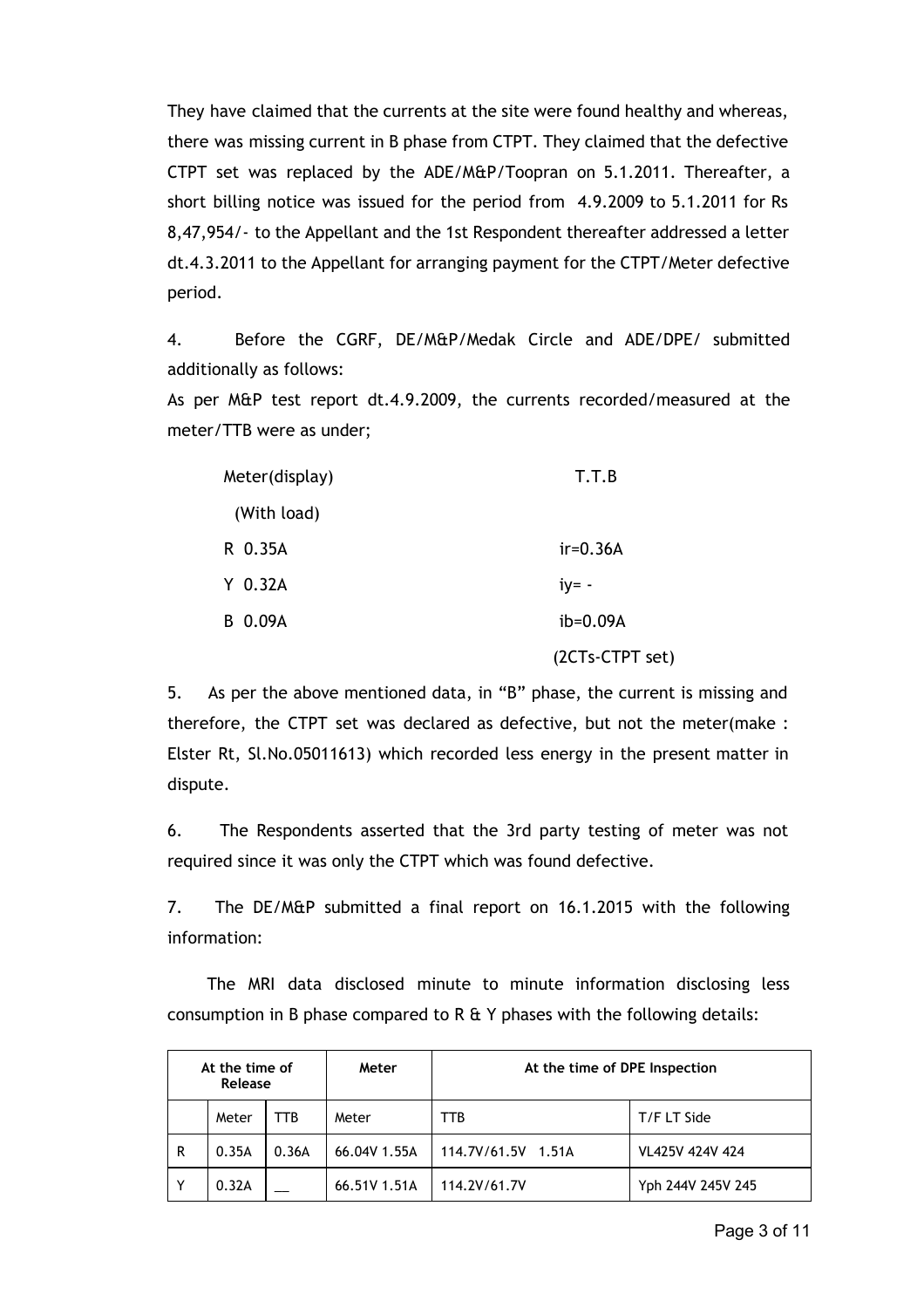8. The Respondents contended that in one phase from CTPT set, the current is missing to the meter due to the defective CTPT and not the meter and therefore, there is no need for calibration of the meter. They reported that the defective CTPT set was replaced after DPE inspection on 5.1.2011 while continuing the same meter as it was not defective. They claimed that metering on HT side means "meter and its associated equipment" i.e. CTPT which gives input voltages and currents (of R,Y and B Phases) to the meter and thereby the meter records the energy.

9. After hearing arguments and on consideration of the material on record, the CGRF came to the conclusion that the meter recorded less energy due to the defective CTPT and that the meter was certified as quite normal and that there was no need for getting the meter tested at NAL banglore and upheld the back billing for the shortfall amount due to defective CTPT limiting the period to 6 months as per Clause 7.1.5.4.4 of GTCS through the impugned orders.

10. There is a first round of litigation when the Appellant filed a complaint before the CGRF on the same subject and CGRF disposed of the complaint vide orders dt.20.5.2011, against which the Appellant preferred Appeal No. 42 of 2011 to the Vidyut Ombudsman and the Appeal was disposed of on 9.12.2011 upholding the orders of the CGRF. The Appellant then preferred WP.No. 3296 of 2012 on the file of the Hon'ble High Court against the orders dt.9.12.2011 of Vidyut Ombudsman and by orders dt.16.2.2012, the Hon'ble High Court set aside the order dt. 20.5.2011 of CGRF and order dt. 9.12.2011 of Vidyut Ombudsman and remitted the matter to the CGRF for disposal afresh, after giving notice to the parties. Thereafter, the CGRF by orders dt.21.5.2015 held that there was no need for testing of meter at NAL bangalore etc which is the present subject matter of Appeal. Further the Appellant preferred WP.No. 23777 of 2015 against the present impugned orders of CGRF and by orders dt.31.7.2015, the Hon'ble High Court, after finding that the Appellant was given proper notice for hearing, disposed of the writ petition giving liberty to the Appellant to prefer Appeal within a period of 30 days of receipt of copy of the order and that is how the present Appeal came to be preferred.

11. Aggrieved and not satisfied with the impugned orders, the Appellant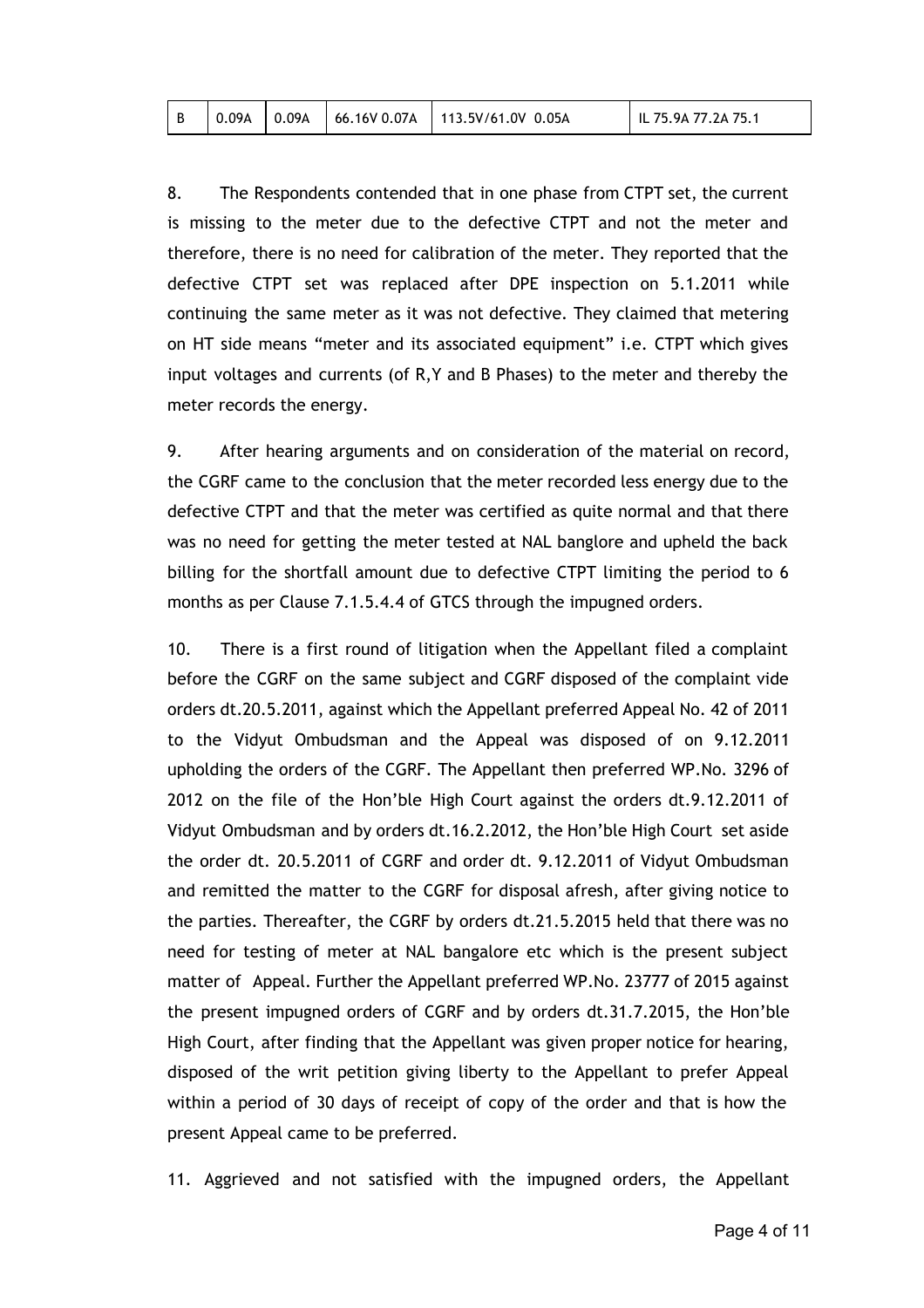preferred the present Appeal.

12. Efforts made towards mediation failed to succeed, because of the nature of the stand of each party. Therefore, the matter is being disposed of on merits.

- 13. On the basis of the record, the following issues arise for determination.
	- i. Whether there was defect in the meter and whether it was unjustly not sent for recalibration at NAL bangalore?
	- ii. Whether there was less recording in the meter, because of the defective CTPT?
	- iii. Whether the meter and CTPT are called apparatus and therefore, the meter ought to have been tested for the defect?
	- iv. Whether the back billing for the period of 6 months upheld by the CGRF as

per Clause 7.5.1.4.4 of GTCS is not correct?

V. Whether the impugned orders are liable to be set aside?

#### **ISSUES 1 to 5**

14. The Appellant claimed that there used to be inspections regularly by the officials of the Respondents and one such inspection took place in the first week of December,2010 for issuing the bill for the month of November,2010. In the said bill, the status of the meter was shown as 'OK' and there was no adverse remark against it. The Appellant claims that because of this observation of OK against the meter, there was nothing adverse found against the service connection of the Appellant until November,2010. Only thereafter, another inspection was conducted by the officials of the Respondents and on 4.3.2011, the Appellant was issued a letter referring to the inspection on 3.1.2011 and stating that the meter was defective and it was not recording properly in B phase due to defective CTPT equipment and on the said allegation, back billing was resorted to by the 2nd Respondent for the period from 4.9.2009 to 5.1.2011 and a demand was issued for Rs 8,47,954/‐. The Appellant claimed that there was no defect in the meter till the date of inspection in the month of November,2010 and therefore, questioned the back billing from 4.9.2009 to 5.1.2011.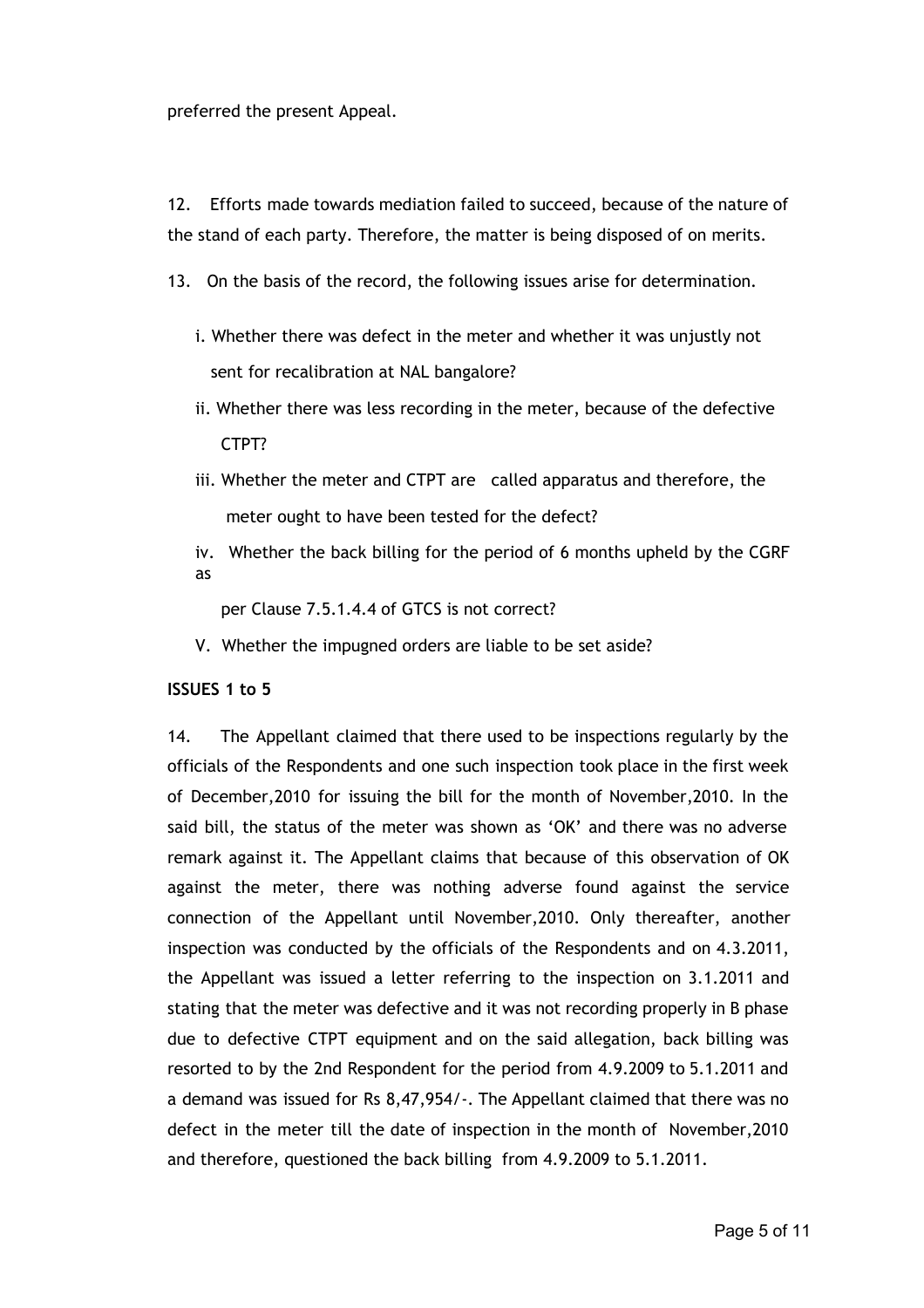15. The Appellant insisted that the Respondents claimed that the meter was defective and therefore, the meter has to be tested at NAL Bangalore to set at rest the controversy regarding the back billing.

### 16. **Whether the Respondents claimed that the meter was defective?**

The 1st Respondent addressed a letter dt.4.3.2011 to the Appellant relating to the inspection on 3.1.2011 using the following terms to convey the meaning of defective equipment, for short recording.

The 1st Respondent has used the term "defective metering, CTPT equipment and metering CTPT defective period." The Appellant is contending, on the basis of the terms used by the 1st Respondent in his letter, that the meter was found defective and not CTPT as claimed by the Respondents.

The contents of the notice are reproduced hereunder for clarity:

"Please take notice that it is to inform you that, your electricity service, bearing SC NO. 460/LT,CAT3B M/s Subhash Rubber Core Unit, Banda Mailaram Village, Mulugu Mandal, Medak district was inspected by ADE, detection of pilferage energy, HT‐3 Sub Division, Hyderabad on Date:3.1.2011 and found that the utilising current in B phase was not recorded in meter due to defective metering, CTPT equipment due to which the utilized energy was not recorded completely and not shown in the meter reading. The partial recorded energy units shown in the meter were billed monthly instead of utilized energy units, for which you are paying billed amount regularly.

Hence, back billing for the metering CTPT defective period is calculated basing recorded energy units shown in meter by other healthy phase currents through metering CTPT equipment ………"

17. What is the meter and CTPT? The term is defined in Clause 2.2.37 of GTCS in the following words:

"meter" means an equipment used for measuring electrical quantities like energy in kWh, Maximum Demand in kW or kVA, reactive energy in kVAR hours etc. including accessories like Current Transformers (CT) and Potential Transformers (PT) where used in conjunction with such Meter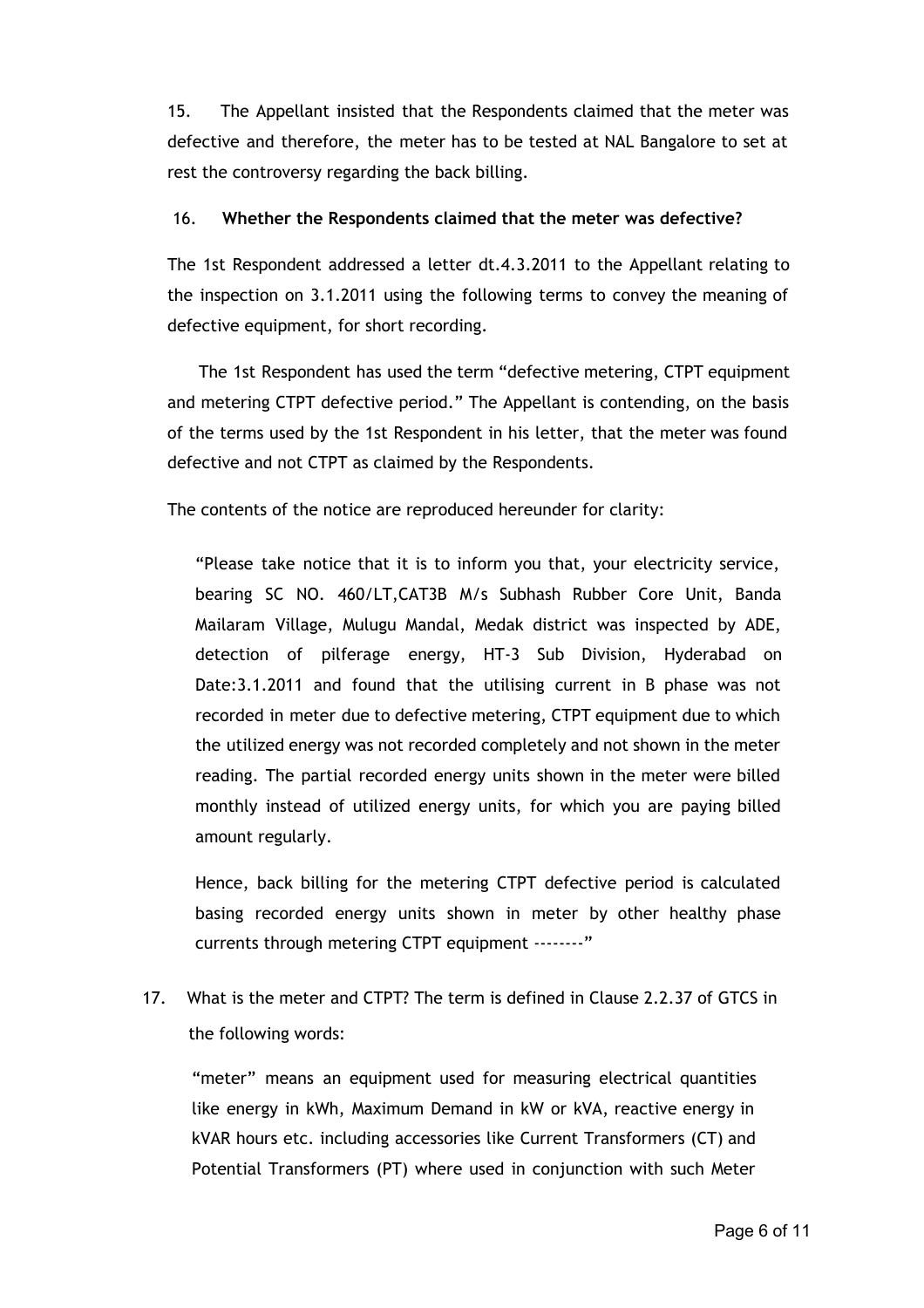and any enclosure used for housing or fixing such Meter or its accessories and any devices like switches or MCB or fuses used for protection and testing purposes."

18. From the definition given in GTCS, it is clear that meter means the equipment used for measuring energy etc including accessories like Current Transformers (CT) and Potential Transformers(PT) used in conjunction with the meter etc. That is why, the 1st Respondent in his letter dt.4.3.2011 used the word defective metering, CTPT equipment and at another place, he used the term back billing for the metering CTPT defective period. He was using the word meter in conjunction with CTPT and not in isolation. The Appellant is relying on this letter to say that the meter was defective and therefore, it should have been sent for recalibration/testing.

19. The Respondents claimed that the isolated energy meter apart from the metering setup is not defective and that the CTPT set up is defective. The CTPT set is one of the accessory of the metering setup , which in this case is not inducing the secondary current to the Meter in B-phase. The meter records whatever the inputs given to it. Here the B phase current value induced and supplied is zero, in spite of having healthy values corresponding to the load of the Appellant. This means that the Appellant has been availing the 3 Phases healthy supply, but recording in the Meter is zero in "B' phase. This can be concluded by seeing the values of the meter and corresponding values at the LT side of transformer shown below:

|                | Meter    | LT side of Transformer |          |  |  |  |  |
|----------------|----------|------------------------|----------|--|--|--|--|
| R Phase        | 1.55Amps | R Phase                | 75.9Amps |  |  |  |  |
| 'Y Phase       | 1.51Amps | "Y Phase               | 77.2Amps |  |  |  |  |
| <b>B</b> Phase | 0.07Amps | <b>B</b> Phase         | 75.1Amps |  |  |  |  |

The "B" phase current value is 0.07A, where the actual usage at Low voltage side of DTR is 75.1Amps.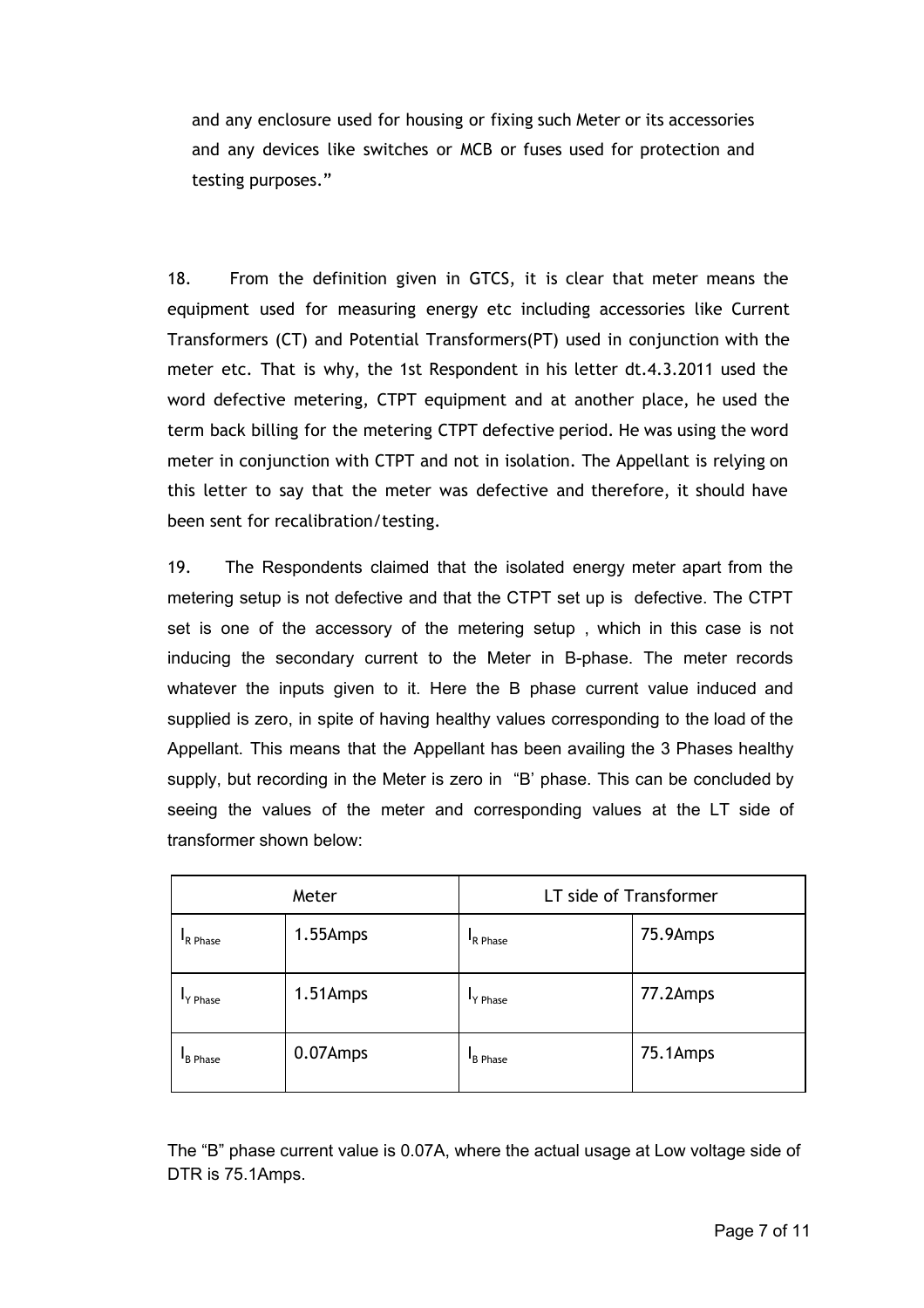20. The DE/Electrical/M&P/Medak/TSSPDCL submitted a report dt.2.3.2016 explaining what is current transformer(CT), a potential transformer(PT) etc in the following words:

**A Current Transformer (CT)** is an electric device that produces a current in its secondary which is proportional to the current in its primary. When a current is too high to measure directly or the voltage of the circuit is too high i.e., 11 KV and above, a current transformer is used to provide an isolated lower current in its secondary which is proportional to the current in the primary circuit. The induced secondary current is then suitable for measuring instruments or processing in electronic equipment.

**A potential transformer (PT)** is used for stepping down the High System Voltage i.e., 11KV,33KV etc., to a safe value i.e., 110V which can be fed to low voltage ratings meters.

**And HT Trivector Meter** is a measuring instrument which measures the powers kW,kVAr, kVA and the energies kWh, kVArh, kVAh of a power line. The output of 3 Nos. CTs(R Phase, Y phase and B‐Phase) and 3 Nos. PTs (R‐Phase, Y‐Phase and B‐Phase) are the input to HT Trivector Meter and the meter measures power or energy based on the values of these 6(six) inputs.

21. Regarding the inspection of the meter and CTPT equipment and finding of defective CTPT, the inspection report of Sri. T. Someshwar Rao, ADE/DPE/HT‐III/Hyd dt.9.2.2011 discloses the particulars relating to the defect in the CTPT in the following manner at paras VII and VIII:

# **Para VII:**

The current in B‐Phase was zero in meter display and at TTB(Terminal Testing Box). Consumer was availing 3 phase healthy supply. The parameters measured at TTB are as follows.

| <b>METER</b><br>Meter<br>Reading |        |                |       | <b>TTB(Terminal Testing Block)</b> |                    |          |       |                           |       | <b>Transformer LT Side</b> |                  |                  |                  |
|----------------------------------|--------|----------------|-------|------------------------------------|--------------------|----------|-------|---------------------------|-------|----------------------------|------------------|------------------|------------------|
| Ph <sub>1</sub>                  | 66.04V | L1             | 1.55A | $V_{RY}$                           | 114.7 <sub>v</sub> | $V_{RN}$ | 61.5v | $\mathsf{I}_{\mathsf{R}}$ | 1.51A | V.                         | 425v             | 424 <sub>v</sub> | 424 <sub>v</sub> |
| Ph <sub>2</sub>                  | 66.51V | L <sub>2</sub> | 1.51A | $V_{YB}$                           | 114.2v             | $V_{YN}$ | 61.7v |                           | -A    | $V_{PH}$                   | 244 <sub>v</sub> | 245v             | 245v             |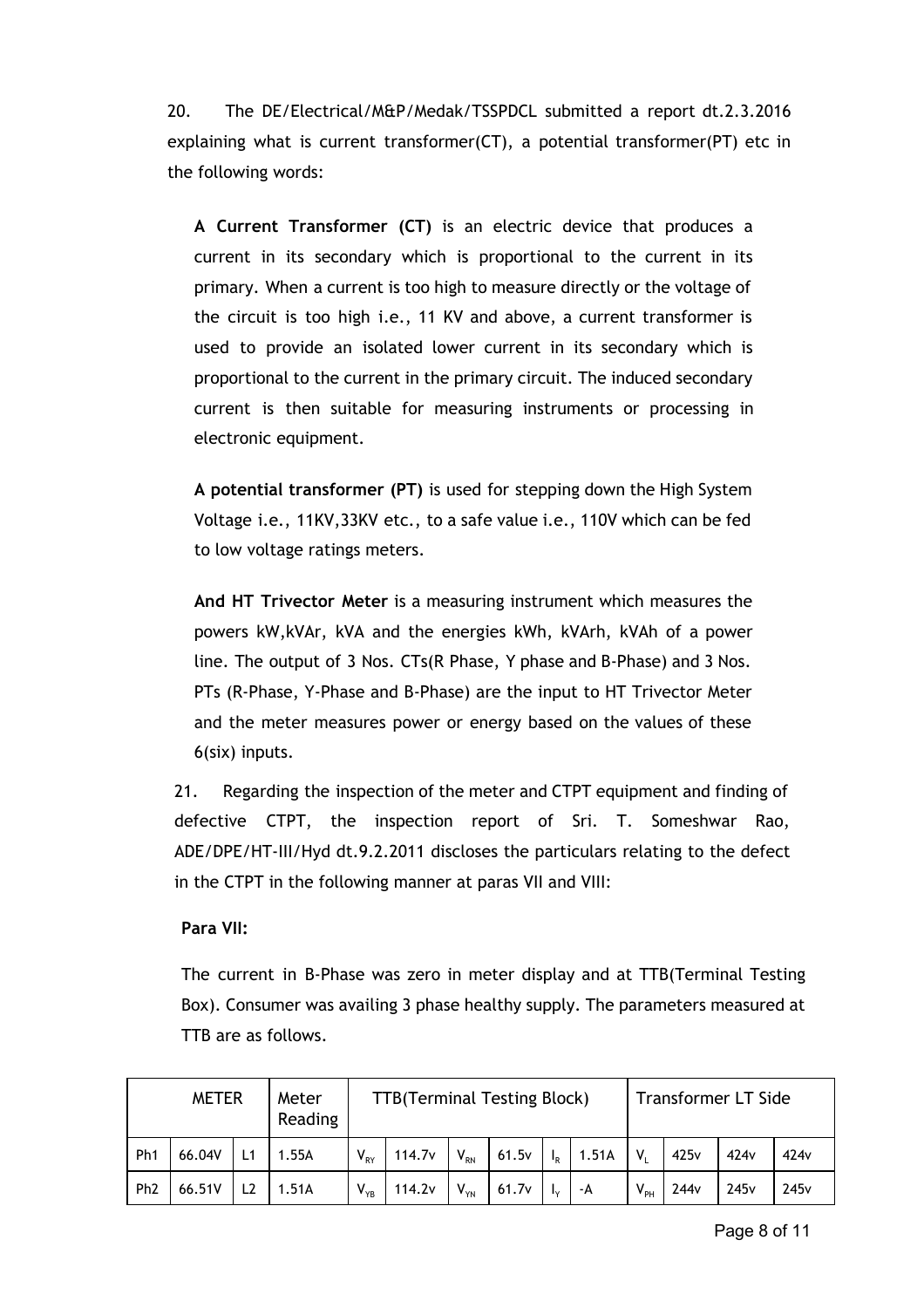|  | Ph3 66.16V L3 0.07A |  |  |  | $V_{BR}$ 113.5v $V_{BN}$ |  |  |  | 61.0 $v$   I <sub>B</sub>   0.05A   I <sub>L</sub> |  |  | 75.9A   77.2A   75.1A |  |
|--|---------------------|--|--|--|--------------------------|--|--|--|----------------------------------------------------|--|--|-----------------------|--|
|--|---------------------|--|--|--|--------------------------|--|--|--|----------------------------------------------------|--|--|-----------------------|--|

The parameters measured at TTB construe that the CTPT set was defective. Meter data was logged in to CMRI for analysis. On verifying of consumer reading register, MRB of ADE/OP/Gajwel and field book and test report of ADE/HT meters/ Sangareddy, it is observed that the B phase current is missing since 4.9.2009 i.e from the time of release of the service. Hence the back billing is proposed for CTPT set defective period.

### **Para VIII:**

### **Action taken to preserve the evidence and defects rectified if any:**

The defective CTPT set was replaced by ADE/M&P/Toopran on 5.1.2011 with final readings as KWH: 94127.6 KVAH: 110530.2, KVARHG:35311 and KVA:26.2 with MF2 for all.

22. The above details clearly show that the defect was not with the meter, but with the CTPT equipment **which was not inducing the secondary current in the meter in B Phase as shown in the table.** It is also clear that the meter records whatever the input is given to it and in the present case, B-Phase current value induced and supplied is 0 in spite of having healthy values corresponding to the load of the Appellant. It means that the Appellant was having 3 phases healthy supply, but the recording of the meter was 0 in B phase. The above table shows that the B phase current value is 0.07A while the actual usage at low voltage side of DTR is 75.1Amps. From the aforementioned discussion it is clear that the defect was in the CTPT and not in the meter and the Respondents were justified in replacing the CTPT and in not sending the meter for testing or recalibrating at NAL, Bangalore.

23. After the CTPT was replaced on 5.1.2011, the consumption of energy is being recorded commensurating with the Appellant's load and there is no complaint on this aspect from the Appellant. This circumstance also supports the claim of the Respondents that the defective CTPT was replaced by a regular one and there was no defect in the meter.

24. The Appellant, while relying on para 14 in a decision rendered in Tata Hydro Electric Power Supply Co.Ltd and others Vs Union of India(2003(4)SCC172) wherein the Hon'ble Supreme Court noted down the arguments on both sides, one side regarding the fact that CT is an "apparatus" and on the other side, CT is not such an apparatus and therefore, any defect in CT will not amount to a defect in the meter.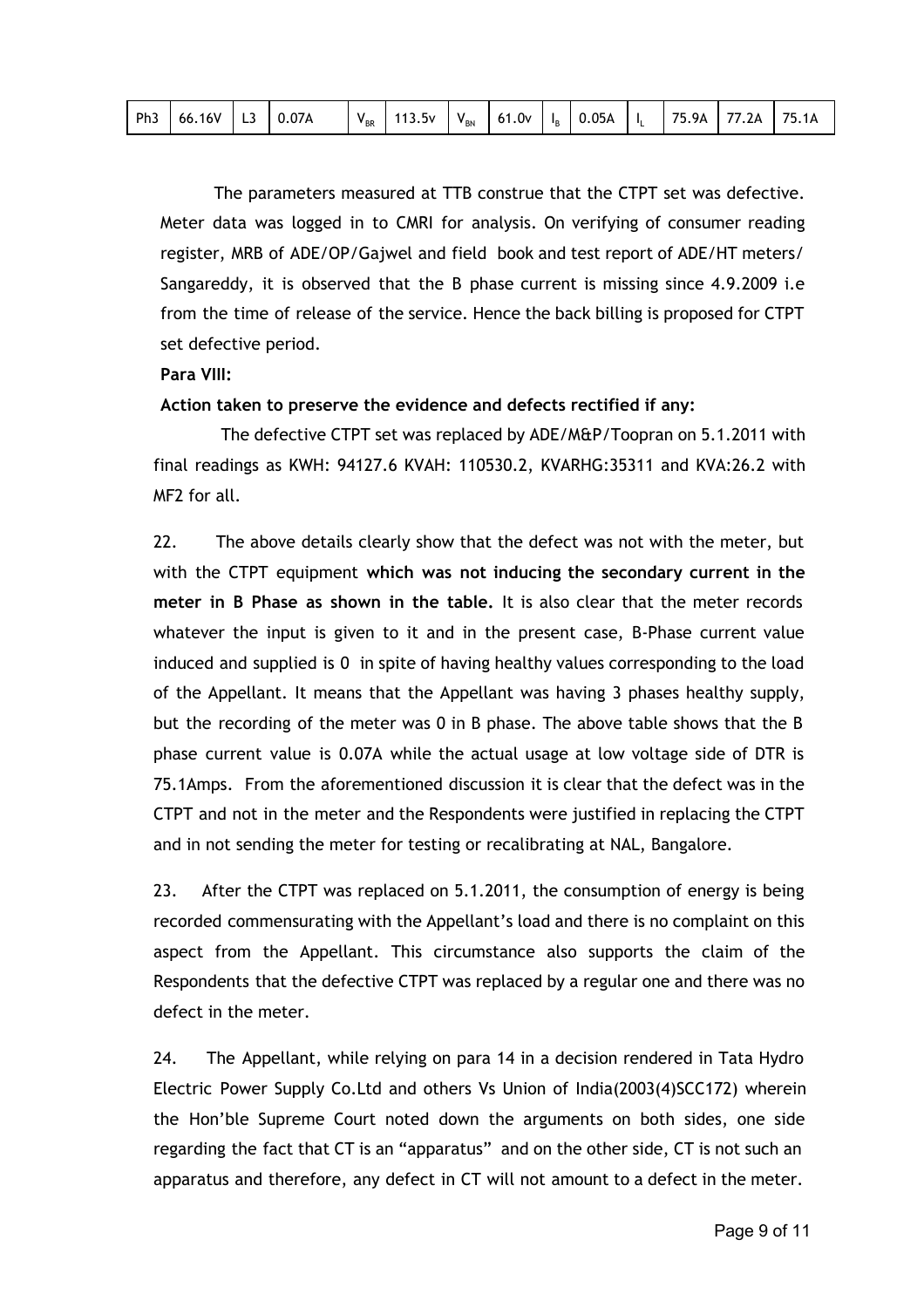The cited decision is of no help to the Appellant when we see the definition in the Clause 2.2.37 of GTCS reproduced in para 17 supra which is sufficient for the present purpose to hold that meter including accessories like CT and PT are used in conjunction along with any enclosure used or accessories or devices etc.

25. The meter and CTPT are separate instruments and if there is any defect either in the meter or in the CTPT, then that defective part should be tested. In the present case, there was no defect in the meter and when there is defect in the CTPT, it should be replaced. Therefore, in the present case, the defect was found only in the CTPT as noted in para 19 supra, the meter was recording less power though the consumption was normal as in the R  $E$  Y phases. When the defect was found in CTPT, it was immediately tested and replaced by a regular one.

26. The next question that arise for determination is the back billing for a period of 6 months ordered by CGRF reducing the back billing period from 4.9.2009 to 5.1.2011(more than 15 months). The back billing started from the date of inspection on 3.1.2011. By that date prior to amendment dt.31.5.2014 was as follows:

" The assessment shall be made for the entire period during which the status of defective meter can be clearly established subject to a maximum period of 3 months prior to the date of inspection in the case of Domestic and Agriculture and 6 months in the case of other categories."

27. When Clause 7.5.1.4.4 permits back billing upto 6 months only, there is no justification for the Respondents to resort to back billing for more than 15 months. The CGRF has through the impugned orders has correctly applied the Clause regarding back billing which is in accordance with the provisions of GTCS.

28. In view of the aforementioned discussion, the issues 1 to 4 are answered accordingly.

29. In view of the findings of issues 1 to 4, the impugned orders are confirmed and the issue No.5 is answered accordingly.

30. In the result, the Appeal is disposed of holding that:

a. **there was no defect in the meter and therefore, it was rightly not sent for testing at NAL, Bangalore.**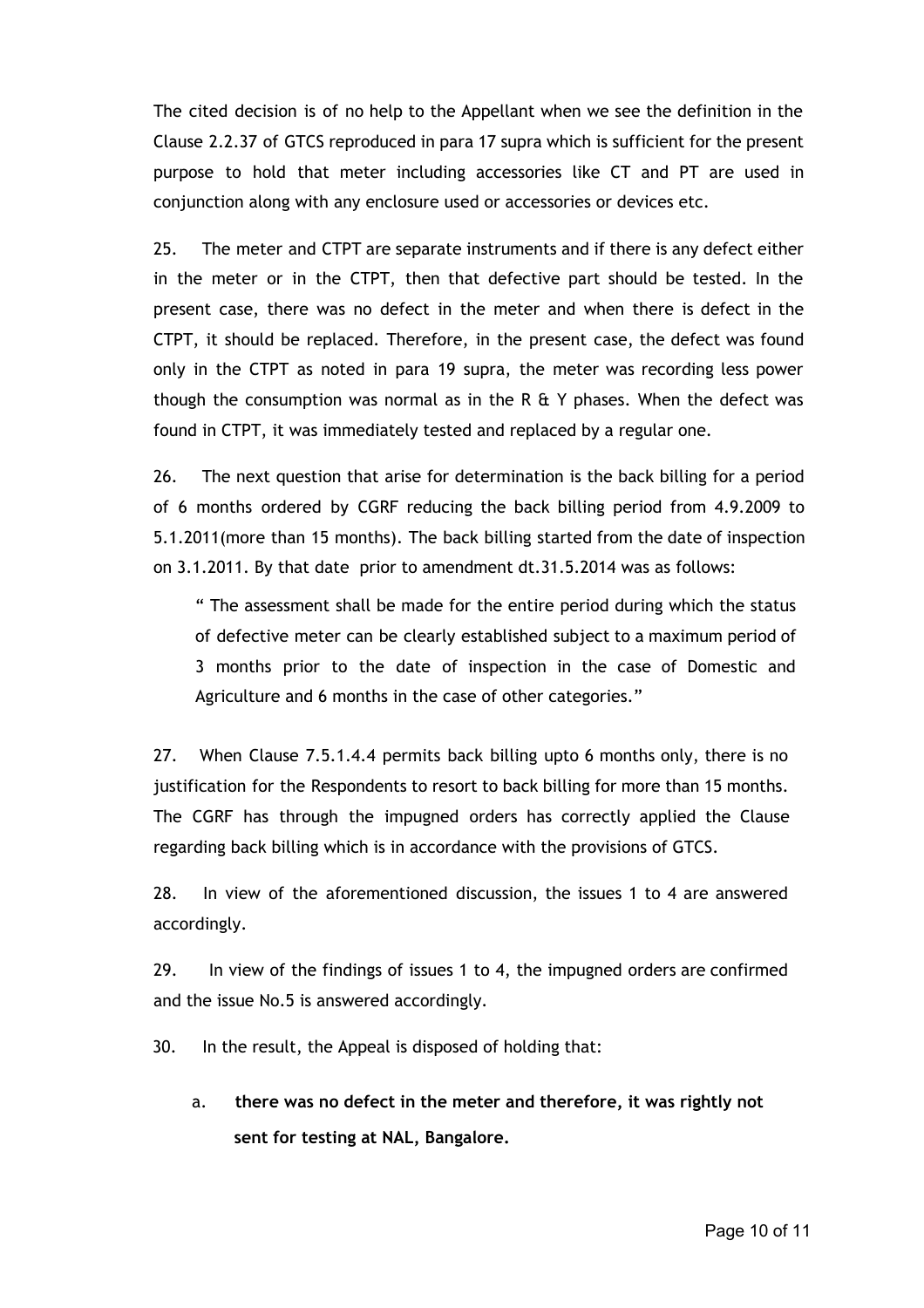- **b. there was less recording in the meter because of the defective CTPT which was rightly replaced.**
	- c. **because the meter and CTPT are called apparatus, when there was defect only in CTPT, there is no need for sending the meter for testing.**
	- d. **the back billing for the period of 6 months as per un amended Clause 7.5.1.4.4 of GTCS is correct.**
	- **e. the impugned orders are confirmed.**
- 31. This award shall be implemented within 15 days of its receipt at the risk
- of penalties as indicated in clauses 3.38, 3.39, and 3.42 of the Regulation No.

3/2015 of TSERC.

Typed by CCO, Corrected, Signed and Pronounced by me on this the 1st day of April, 2016.

Sd/‐

# **VIDYUT OMBUDSMAN**

- 1. M/s Subash Rubber Core Unit , Banda mailaram Village, Mulugu Mandal Medak Dist. Cell No- 9392463777.
- 2. The ADE/OP/Gajwel/TSSPDCL/Medak Dist.
- 3. The AAO/ERO/Gajwel/TSSPDCL/Medak Dist.
- 4. The DE/OP/ Toopran/TSSPDCL/Medak Dist.
- 5. The DE/DPE/HT-II/TSSPDCL/Medak Dist.
- 6. The DE/MRT/Medak/ TSSPDCL/Medak Dist.
- 7. The SE/P/ Medak circle/TSSPDCL at Sanga reddy.
- 8. The SE/O&M/ Corporate Office/ TSSPDCL/Hyderabad.

**Copy to:**

9. The Chairperson, CGRF -1, TSSPDCL, GTS Colony, Vengal Rao Nagar, Erragadda,